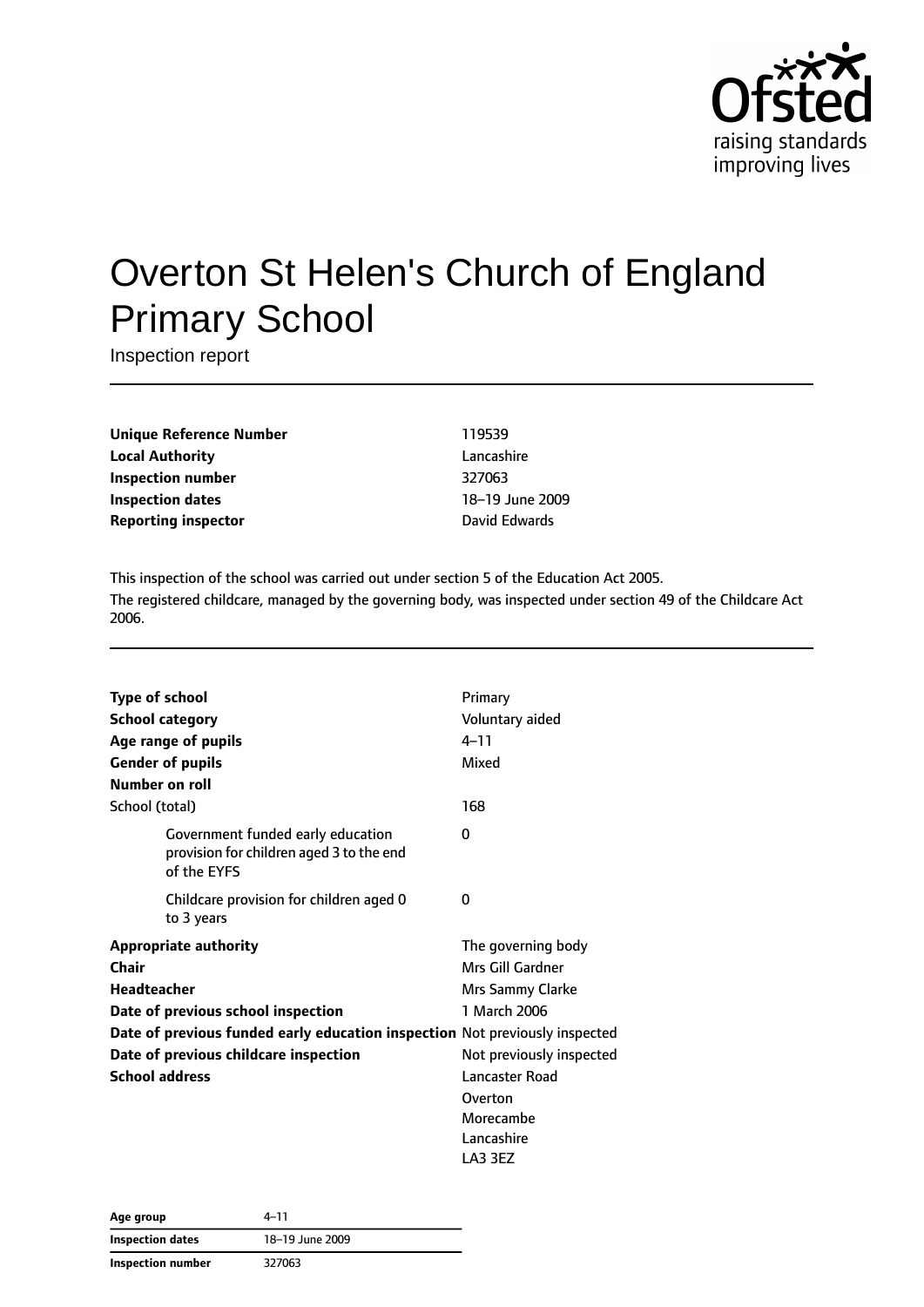**Telephone number** 01524 858615 **Fax number** 01524 858615

| Age group         | 4–11            |
|-------------------|-----------------|
| Inspection dates  | 18-19 June 2009 |
| Inspection number | 327063          |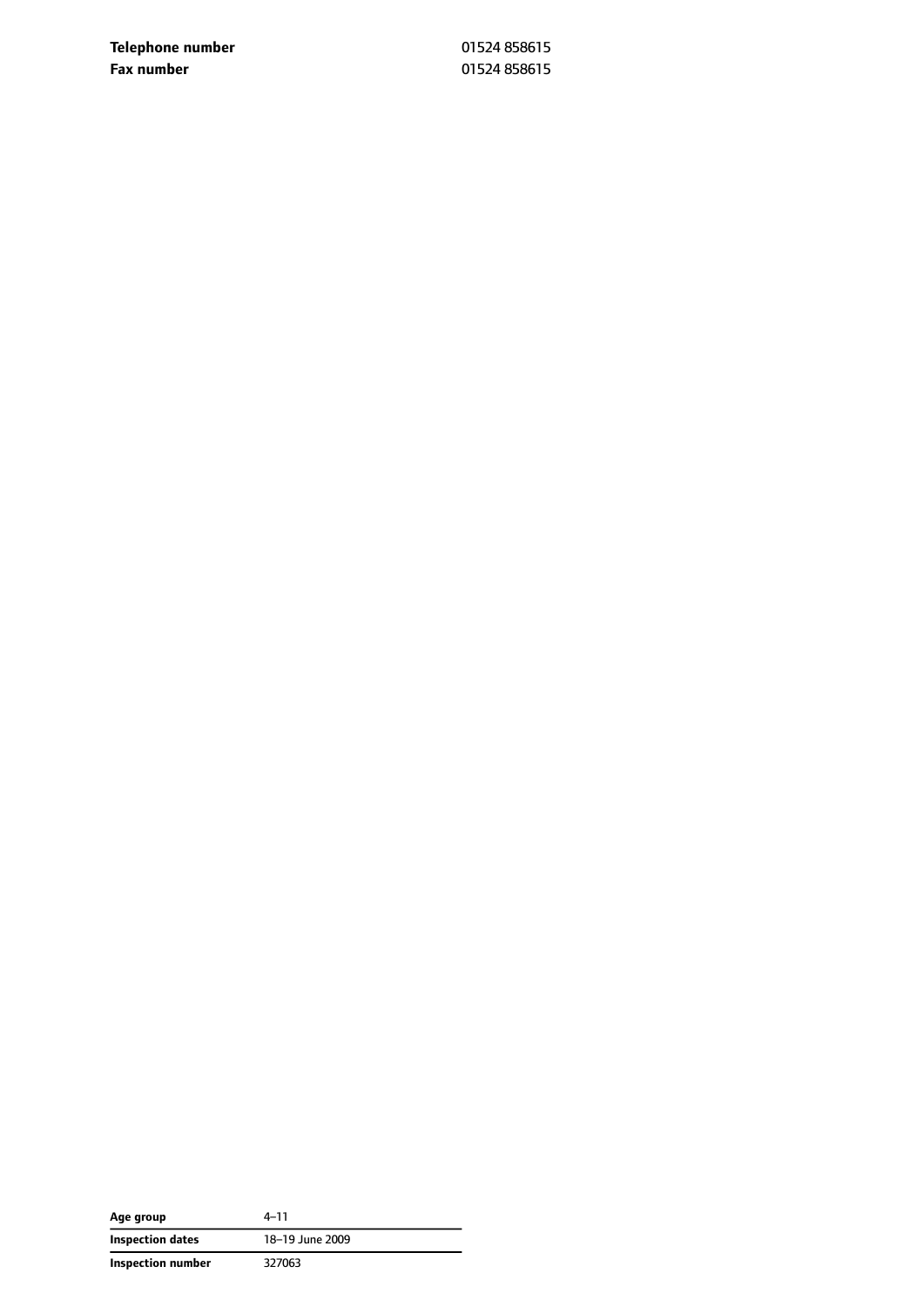.

<sup>©</sup> Crown copyright 2009

Website: www.ofsted.gov.uk

This document may be reproduced in whole or in part for non-commercial educational purposes, provided that the information quoted is reproduced without adaptation and the source and date of publication are stated.

Further copies of this report are obtainable from the school. Under the Education Act 2005, the school must provide a copy of this report free of charge to certain categories of people. A charge not exceeding the full cost of reproduction may be made for any other copies supplied.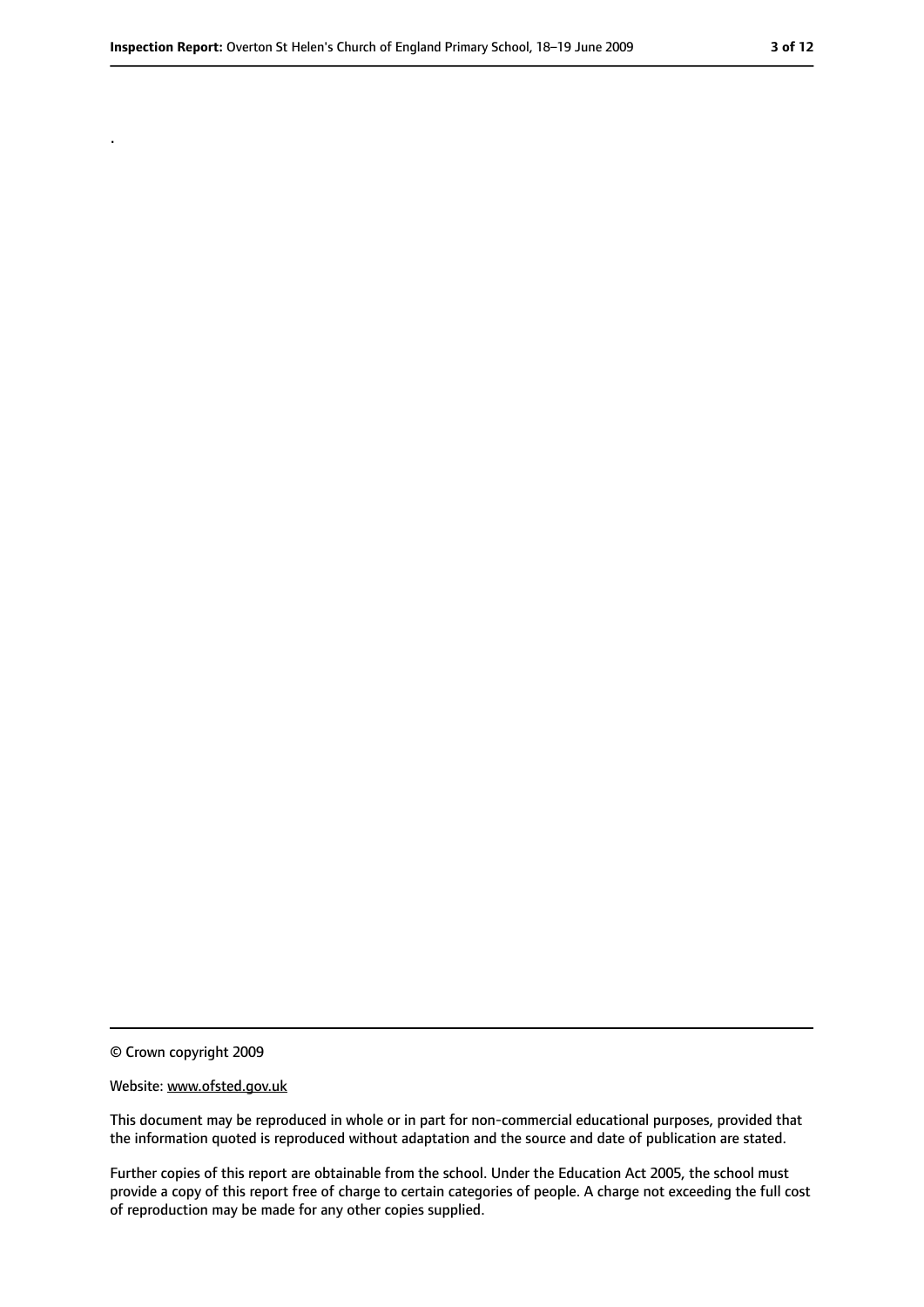# **Introduction**

The inspection was carried out by two additional inspectors.

#### **Description of the school**

This is a smaller than average primary school. It has one Reception class. The proportion of pupils eligible to take a free school meal is significantly lower than found nationally. The vast majority of pupils are of White British heritage. The proportion of pupils with learning difficulties and/or disabilities is below average. The proportion with a statement of special educational need is marginally lower than the national average. The school has achieved a number of awards including Healthy School status, the Race Equality Mark and the Eco Bronze award. A parallel Religious Education inspection took place at the same time as the section 5 inspection; the findings of this will be reported separately.

#### **Key for inspection grades**

| Grade 1 | Outstanding  |
|---------|--------------|
| Grade 2 | Good         |
| Grade 3 | Satisfactory |
| Grade 4 | Inadequate   |
|         |              |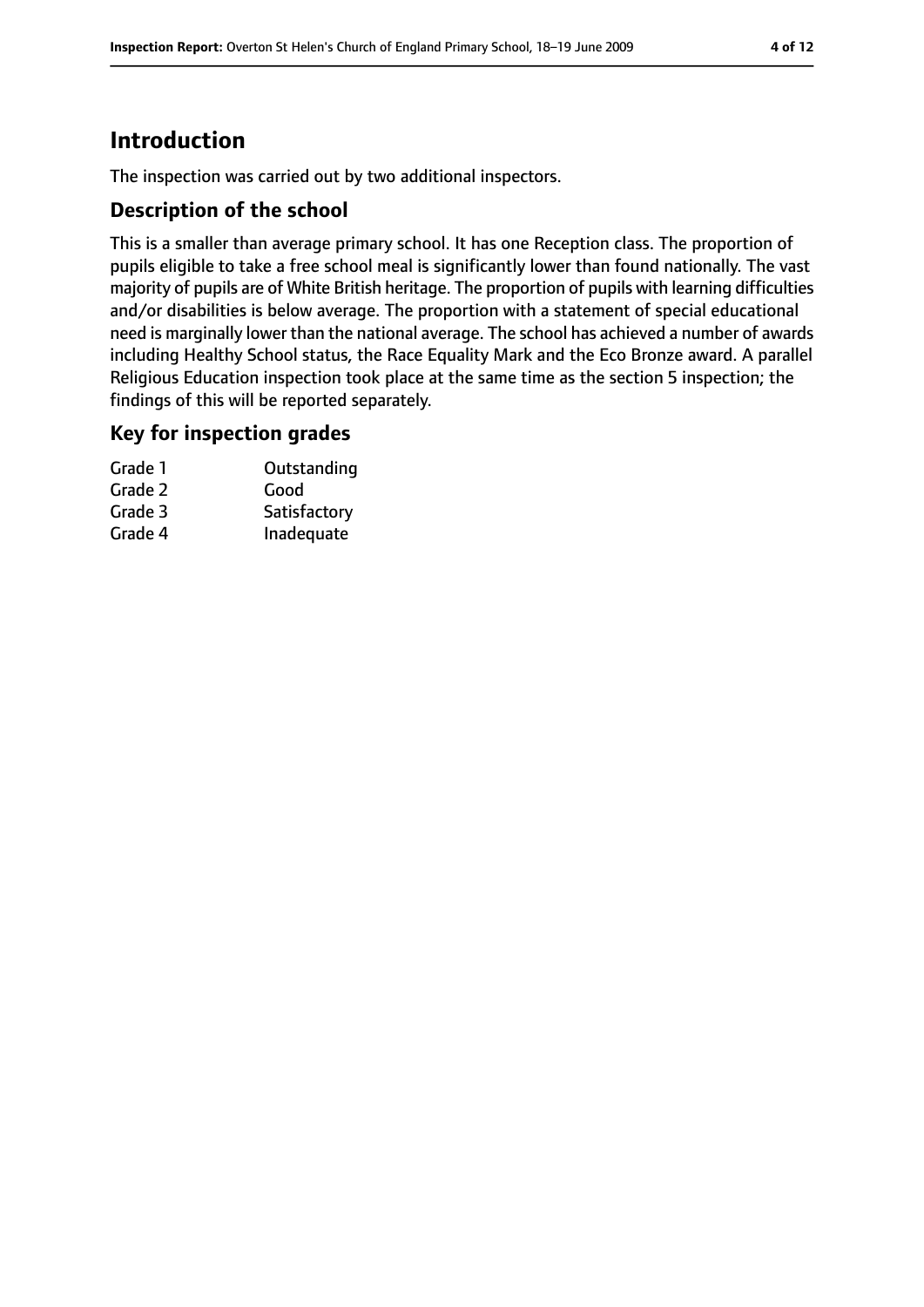# **Overall effectiveness of the school**

#### **Grade: 3**

This is a satisfactory and improving school. Since the last inspection, improvements to the provision of care, guidance and support have had a positive influence on pupils' personal development. The vast majority of parents who returned inspection questionnaires are happy with the school. One wrote, 'This is a very caring, welcoming school with a strong family ethos and Christian values in which all individuals are valued'. Leadership and management are satisfactory. The headteacher has created an effective leadership team which has a clear vision for the school's future. It has begun to improve further the quality of teaching and learning.

Pupils' achievement is satisfactory and standards are broadly average in Year 2 and Year 6. Until recently, there has been some underachievement at Key Stage 2 in English and in writing across the whole school because of insufficient challenge in some classes. However, pupils' progress is accelerating following improvements in academic guidance and higher expectations by teachers. As a result, pupils in Year 2 and Year 6 are on track to meet improved standards and achievement. Teaching is satisfactory but there are some inconsistencies; for example, more able pupils are not fully challenged in all lessons and in some classes pupils are not fully involved in learning. Good lessons are lively, stimulating and challenging.

Pupils' personal development and well-being, including their moral, social and cultural development, are good. Their spiritual development is outstanding. High standards of personal care and support for each individual reflect the strong Christian teaching that permeates the school. Good behaviour is sustained at all times and contributes to effective learning. Care, guidance and support are good, but could be better still if information from assessment procedures was used consistently by all teachers to plan challenging work for more able pupils. Members of staff sensitively meet the needs of pupils with learning difficulties and/or disabilities. Pupils enjoy school and say they feel safe. If a problem occurs, they know that teachers will listen to and act upon their concerns. They know the importance of making healthy eating choices and the need to take regular exercise.

The curriculum is satisfactory. It is generally well-planned. The school places a strong emphasis on the development of key skills such as information and communication technology (ICT) through practical, first-hand experiences. Pupils are immersed in a wide variety of activities linked to the local community and to forging links with the wider community in Britain, for example, through excellent links with a predominantly Muslim school in Preston. The school's teaching and curriculum are increasing pupils' understanding of other lives and cultures around the world, particularly through links with projectsin India and Africa. These help pupilsto value diversity and to promote shared values; they lead to excellent community cohesion. A structured plan of action for community cohesion and race equality is linked well to priorities in the school development plan.

Decisive action taken by the leadership team and supported by staff, parents and the governing body has brought about improvements in teaching and learning and the assessment of pupils' progress. The school's capacity to improve further is satisfactory.

## **Effectiveness of the Early Years Foundation Stage**

#### **Grade: 3**

Provision in the Early Years Foundation Stage is satisfactory. Children enter the Reception class with skills and understanding that are broadly typical for their age. They make sound gains in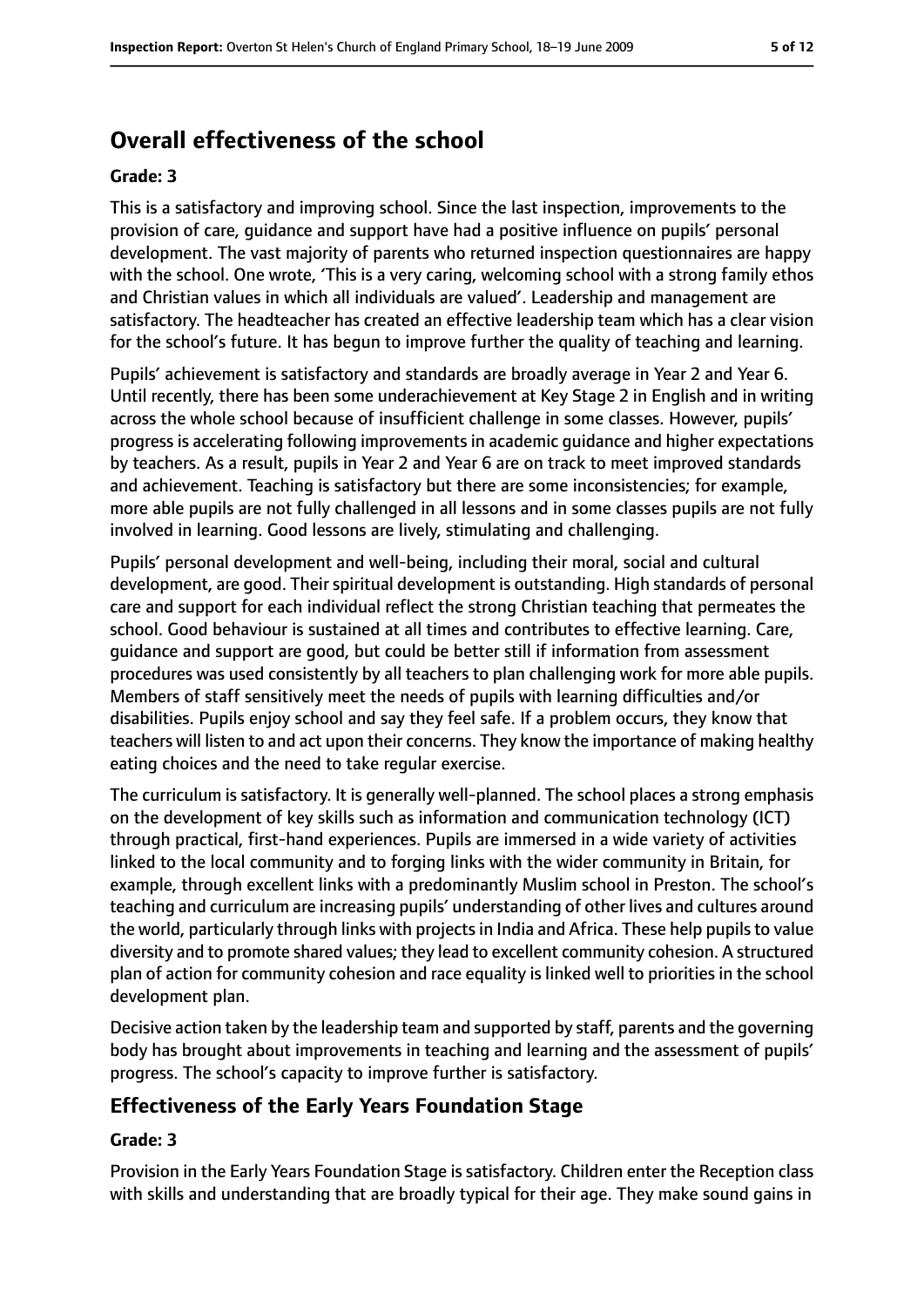their learning given their capabilities and starting points. When they leave Reception, their learning and skills are broadly as expected at the start of Year 1. Their personal development is satisfactory. Children know about healthy foods and are encouraged to have good habits of personal hygiene. Most children are cooperative and can work alone but a small minority of boys have difficulty playing sensibly and responsibly on their own; occasionally they do not respect each other's right to be heard and shout out at inappropriate times. Children from different backgrounds and cultures play and work in harmony.

Teaching and children'slearning are satisfactory. There is a reasonable balance between activities led by an adult and those that children choose for themselves. Play activities form part of every lesson but sometimes they lack structure, purpose and appropriate challenge so that too little learning takes place. This is particularly true of provision for outdoor play.

Provision for children's welfare is good. Relationships between adults and children are good so children feel safe and develop self-confidence. Leadership and management of the provision are satisfactory. Adults are highly committed and are good role models for children. There are not always sufficient opportunities for the team of adults to meet and plan together. Links with pre-school providers are good.

#### **What the school should do to improve further**

- Improve provision in the Early Years Foundation Stage by planning more opportunities for creative, structured and challenging play, particularly in the outdoor area.
- Raise standards in English in Key Stages 1 and 2 so that more pupils achieve the higher levels, particularly in writing.
- Raise the expectations of all teachers to provide challenging work in lessons for all groups of pupils, but particularly for more able pupils.

A small proportion of schools whose overall effectiveness is judged to be satisfactory, but which have areas of underperformance will receive a monitoring visit by an Ofsted inspector before their next section 5 inspection.

# **Achievement and standards**

#### **Grade: 3**

The achievement of pupils, including those with learning difficulties and/or disabilities, is satisfactory; standards are broadly average. Pupils' results in the national tests taken in Year 6 in 2008 were average in English and science and well above average in mathematics. The better results in mathematics were due to stronger teaching and greater challenge in lessons in upper Key Stage 2 classes. Pupils' results in reading were good but those in writing were below average. Given pupils' starting points in Year 1, these results represent satisfactory achievement for most pupils. More able pupils underachieved however, particularly in English. Overall, pupils did not achieve as well as pupils nationally in English and science. Information from assessment procedures indicates that pupils currently in Year 6 are on track to achieve slightly higher standards.

In the teacher assessments at the end of Year 2 in 2008, pupils' attainment was above average. The proportion of pupils exceeding the level expected for their age was broadly average in mathematics but below average in English. Writing was weaker than reading. Pupils in the current Year 2 are on track to achieve challenging targets and higher standards, especially in mathematics. Throughout the school, improvements in teaching and learning are resulting in rising standards and better progress.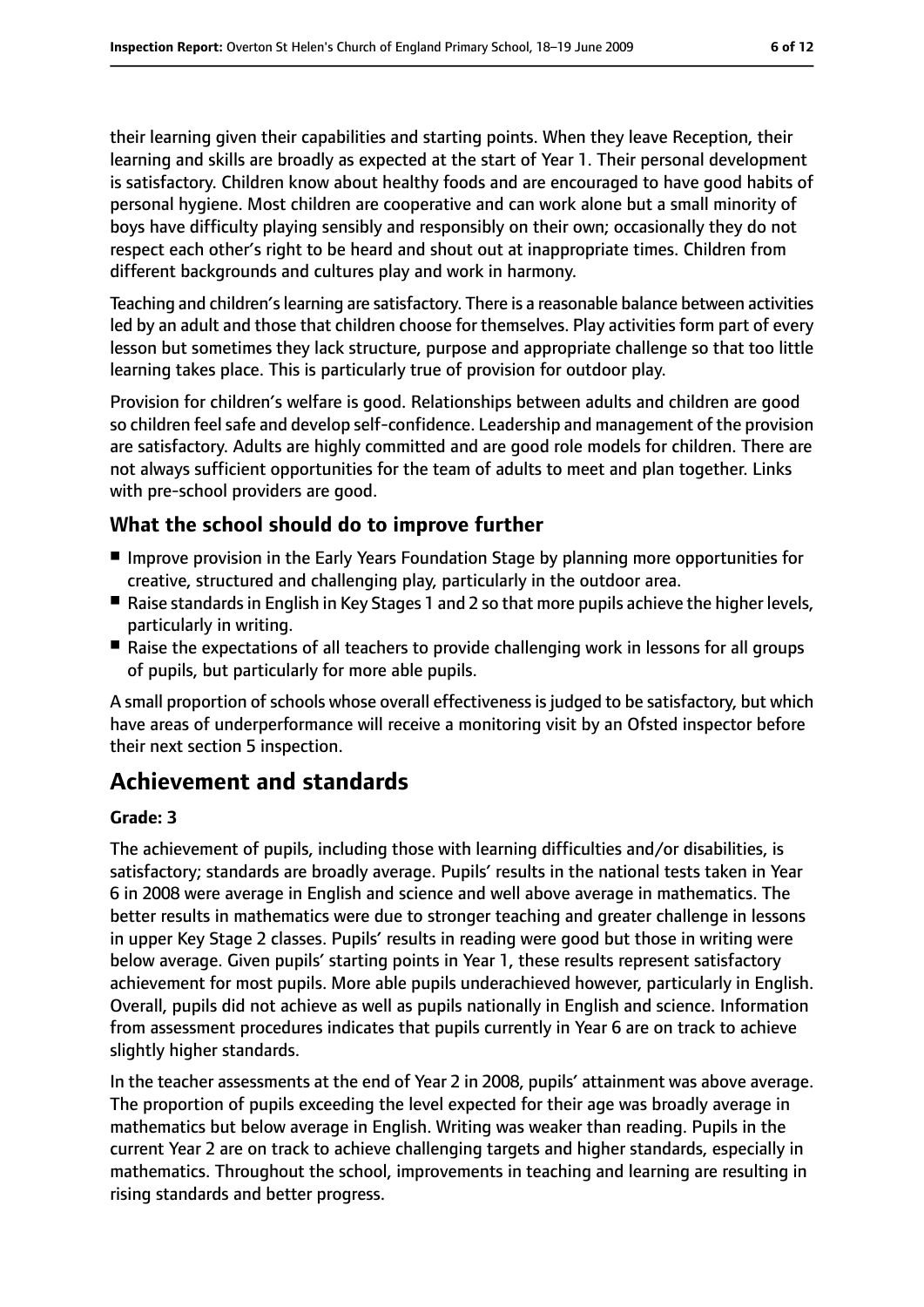# **Personal development and well-being**

#### **Grade: 2**

Pupils' personal development, including their moral, social and cultural development, is good. Their spiritual development, fostered in collective worship and in the excellent relationships that exist throughout the school, is outstanding. Attitudes to school are good and pupils make a strong contribution to the smooth running of the school, for example, as school councillors, house captains, or young leaders. Pupils' behaviour in class and around the school is good. There have been no exclusions for the past 15 years. Pupils say there is very little, if any, bullying. Year 6 buddies provide support and reassurance to infant children. Pupils say they enjoy school and this is reflected in their good attendance. They understand the advantages of a healthy lifestyle through sensible diet and regular exercise. They learn how to stay safe through, for example, the 'Jugs and Herrings' exercise which educates them about the dangers of drug abuse. The development of pupils' qualities of tolerance of others, and their understanding of issues relating to minority groups, particularly minority ethnic groups, is outstanding. Pupils are enthusiastic about the school's link with a predominantly Asian school in Preston. Preparation for the next stage of learning is good.

# **Quality of provision**

## **Teaching and learning**

#### **Grade: 3**

Teaching and learning are satisfactory. There is some good teaching in the school but it is has not been consistent enough over time to enable pupilsto achieve well. In all lessons, relationships are very supportive and provide pupils with encouragement and motivation. ICT is used effectively to present lessons in interesting ways. In the better lessons, teaching is energetic and enthusiastic. There is a good pace to the learning and activities challenge the different ability groups, particularly more able pupils. This is not a feature of all lessons. Sometimes the work set for more able pupils is too easy for them and teachers' questioning does not probe deep enough, particularly in English. Marking is good. It helps pupils know how to improve their work and sets targets for further improvement. Teaching assistants are generally well deployed to support the learning of lower attaining groups and pupils with learning difficulties and/or disabilities. The use of information from assessment procedures is improving. It is leading to accelerated progress, particularly at upper Key Stage 2, and erasing the legacy of underachievement.

#### **Curriculum and other activities**

#### **Grade: 3**

The curriculum is satisfactory. All statutory requirements are met. Good curriculum links exist with local secondary schools to support pupils' learning through specialist teaching in French, and through mathematics workshops and sports partnerships. A good range of well attended after-school activities supports pupils' development, especially in sport. The curriculum is further enhanced by an excellent range of educational visits out of school, including residential outdoor activities and visitors to the school, such as theatre companies, dancers, wildlife experts and artists. Themed weeks such as a geography week and 'Stories round the World' week, add to pupils' enjoyment and extend their knowledge and understanding of other places and cultures. Provision for children with learning difficulties and/or disabilities is satisfactory.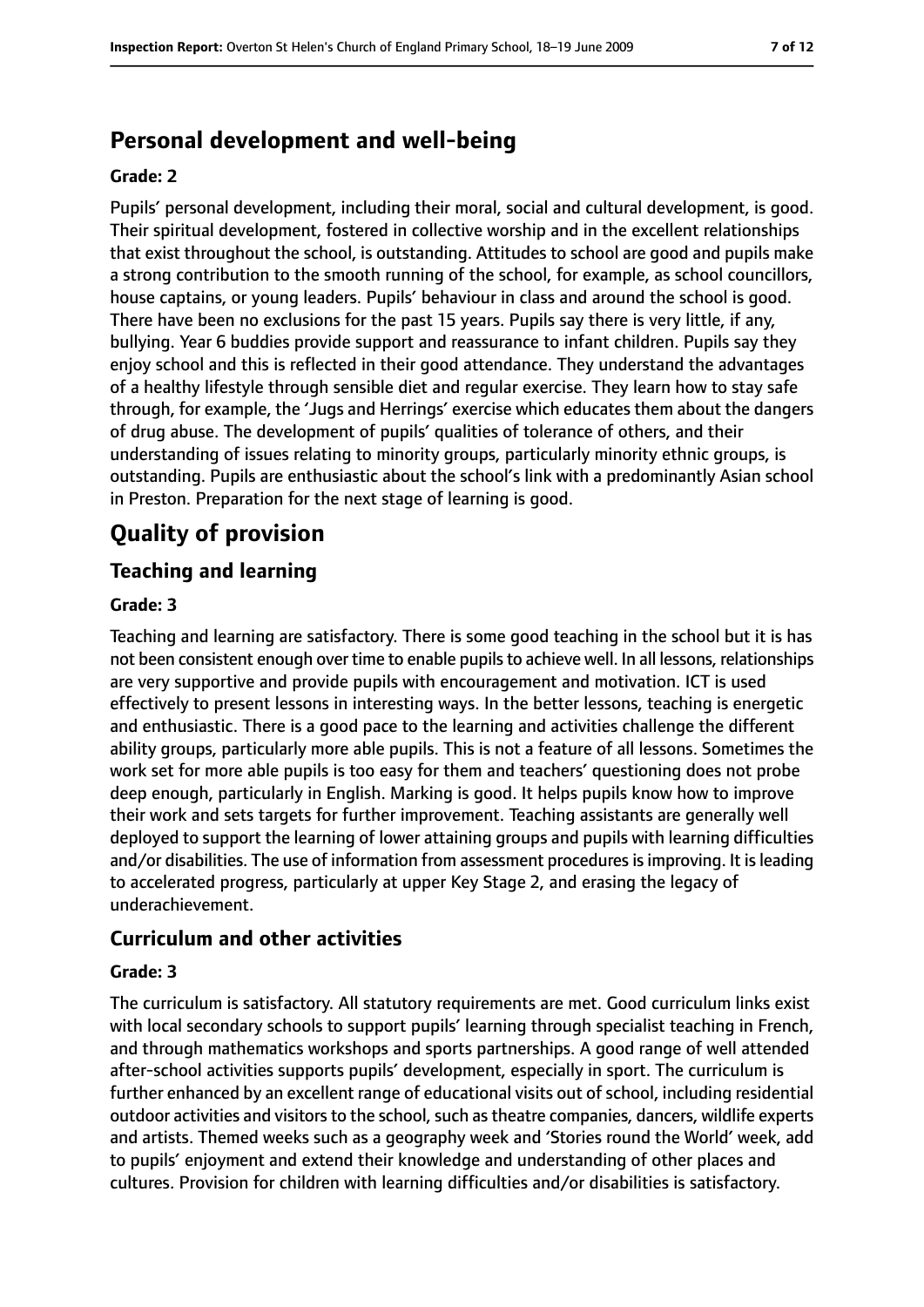## **Care, guidance and support**

#### **Grade: 2**

The quality of care, guidance and support is good with some very strong features. Parents appreciate the good support which the school provides and trust the school to look after their children. Members of staff are caring and know their pupils well. Good links are established with outside agencies. Child protection and safeguarding arrangements are rigorous and any pupils at risk are quickly identified and supported. The needs of pupils with learning difficulties and/or disabilities are met by skilled teaching and teaching assistant support, which helps them to make satisfactory progress. The induction arrangements are good for pupils entering school and as they move through primary school into high school. Academic guidance has improved substantially since the last inspection and is good. Pupils know and understand what to do to reach the challenging targets set for them. Marking celebrates pupils' achievements and sets out the next steps in learning. This is accelerating pupils' progress. There remains, however, a lack of challenge for more able pupils in some classes.

# **Leadership and management**

#### **Grade: 3**

Leadership, management and governance are satisfactory. The leadership of the headteacher on community cohesion and race equality is outstanding. The headteacher and senior leadership team have a clear focus on raising standards. Leaders have successfully tackled identified weaknesses and improvements are evident, particularly in mathematics. The school data and work samples seen during the inspection indicate that standards are beginning to rise in writing too. Overall, the school is working successfully to erase the legacy of underachievement at Key Stage 2. The school's self-evaluation is satisfactory. The school has a reasonably accurate view of its own performance, although it is overgenerous in some judgements of its effectiveness. The main reason for this is that monitoring and evaluation are not always rigorous enough. For example, the school's view of the quality of teaching is based too much on what teachers plan and do, and not enough on what pupils do and learn. As a result, monitoring of key areas is not yet sufficiently effective to raise standards at a more rapid rate.

Governors are supportive of the school. They challenge its actions and hold leaders to account. The school's contribution to community cohesion is outstanding. Planning for this important aspect of the school's work is sharp and well focused. It has a significant impact upon learners' levels of understanding of local, national and global issues and of cultural diversity.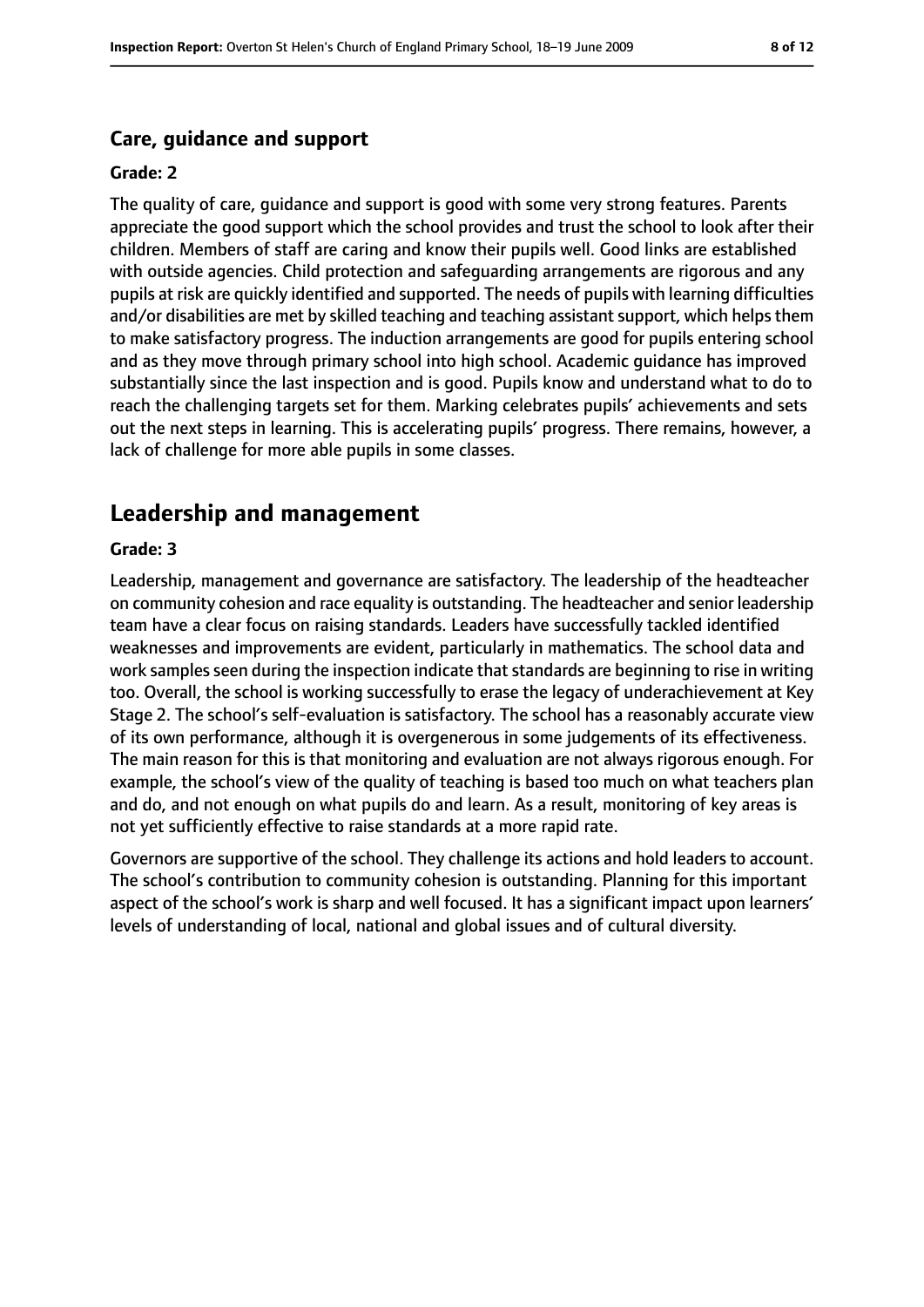**Any complaints about the inspection or the report should be made following the procedures set out in the guidance 'Complaints about school inspection', which is available from Ofsted's website: www.ofsted.gov.uk.**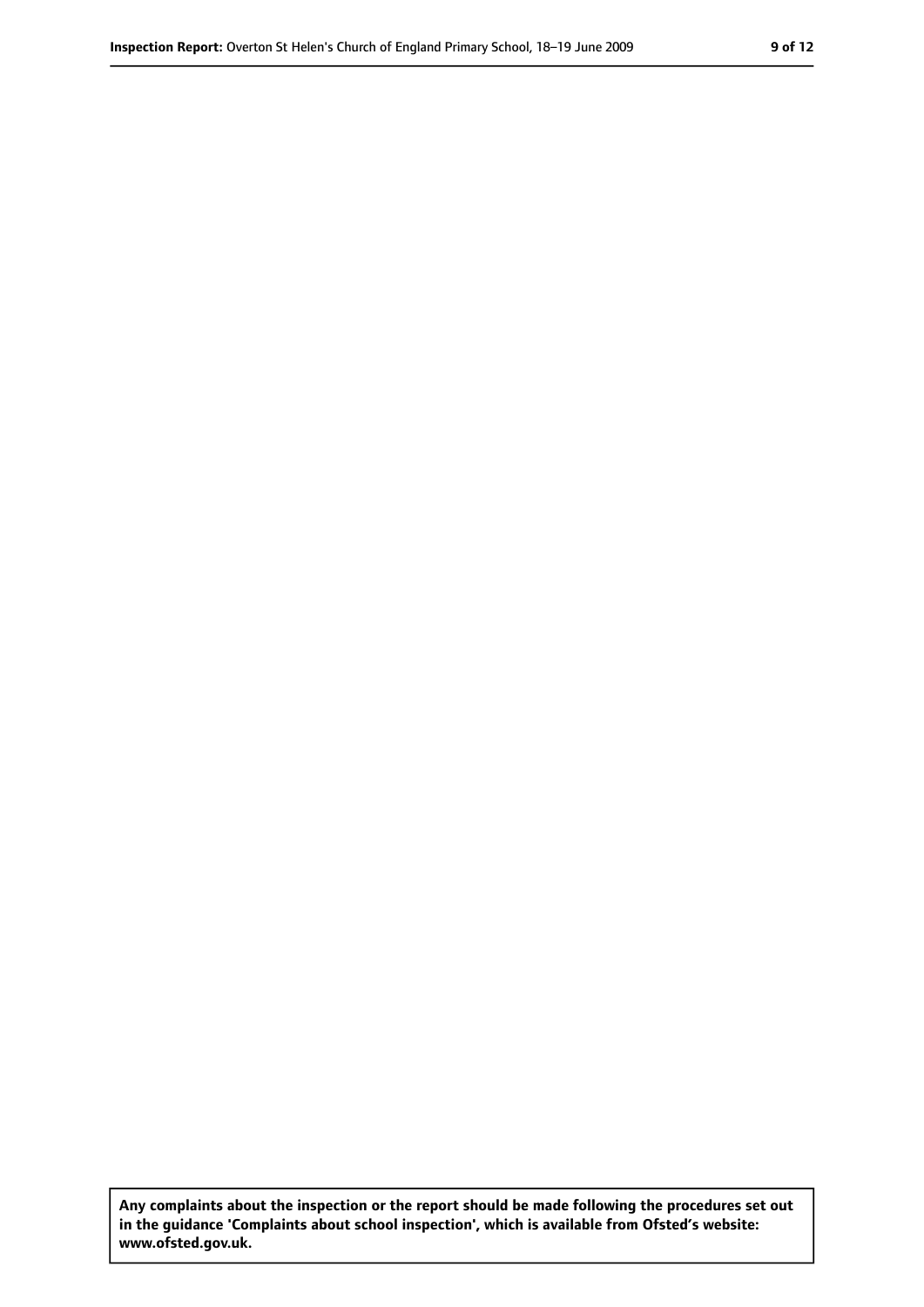# **Inspection judgements**

| key to judgements: grade 1 is outstanding, grade 2 good, grade 3 satisfactory, and ا | School         |
|--------------------------------------------------------------------------------------|----------------|
| arade 4 inadequate                                                                   | <b>Overall</b> |

#### **Overall effectiveness**

| How effective, efficient and inclusive is the provision of<br>education, integrated care and any extended services in meeting the<br>needs of learners? |     |
|---------------------------------------------------------------------------------------------------------------------------------------------------------|-----|
| Effective steps have been taken to promote improvement since the last<br>inspection                                                                     | Yes |
| How well does the school work in partnership with others to promote learners'<br>well being?                                                            |     |
| The capacity to make any necessary improvements                                                                                                         |     |

# **Effectiveness of the Early Years Foundation Stage**

| How effective is the provision in meeting the needs of children in the<br><b>EYFS?</b>       |  |
|----------------------------------------------------------------------------------------------|--|
| How well do children in the EYFS achieve?                                                    |  |
| How good are the overall personal development and well-being of the children<br>in the EYFS? |  |
| How effectively are children in the EYFS helped to learn and develop?                        |  |
| How effectively is the welfare of children in the EYFS promoted?                             |  |
| How effectively is provision in the EYFS led and managed?                                    |  |

## **Achievement and standards**

| How well do learners achieve?                                                                               |  |
|-------------------------------------------------------------------------------------------------------------|--|
| The standards <sup>1</sup> reached by learners                                                              |  |
| How well learners make progress, taking account of any significant variations<br>between groups of learners |  |
| How well learners with learning difficulties and/or disabilities make progress                              |  |

## **Annex A**

<sup>&</sup>lt;sup>1</sup>Grade 1 - Exceptionally and consistently high; Grade 2 - Generally above average with none significantly below average; Grade 3 - Broadly average to below average; Grade 4 - Exceptionally

low.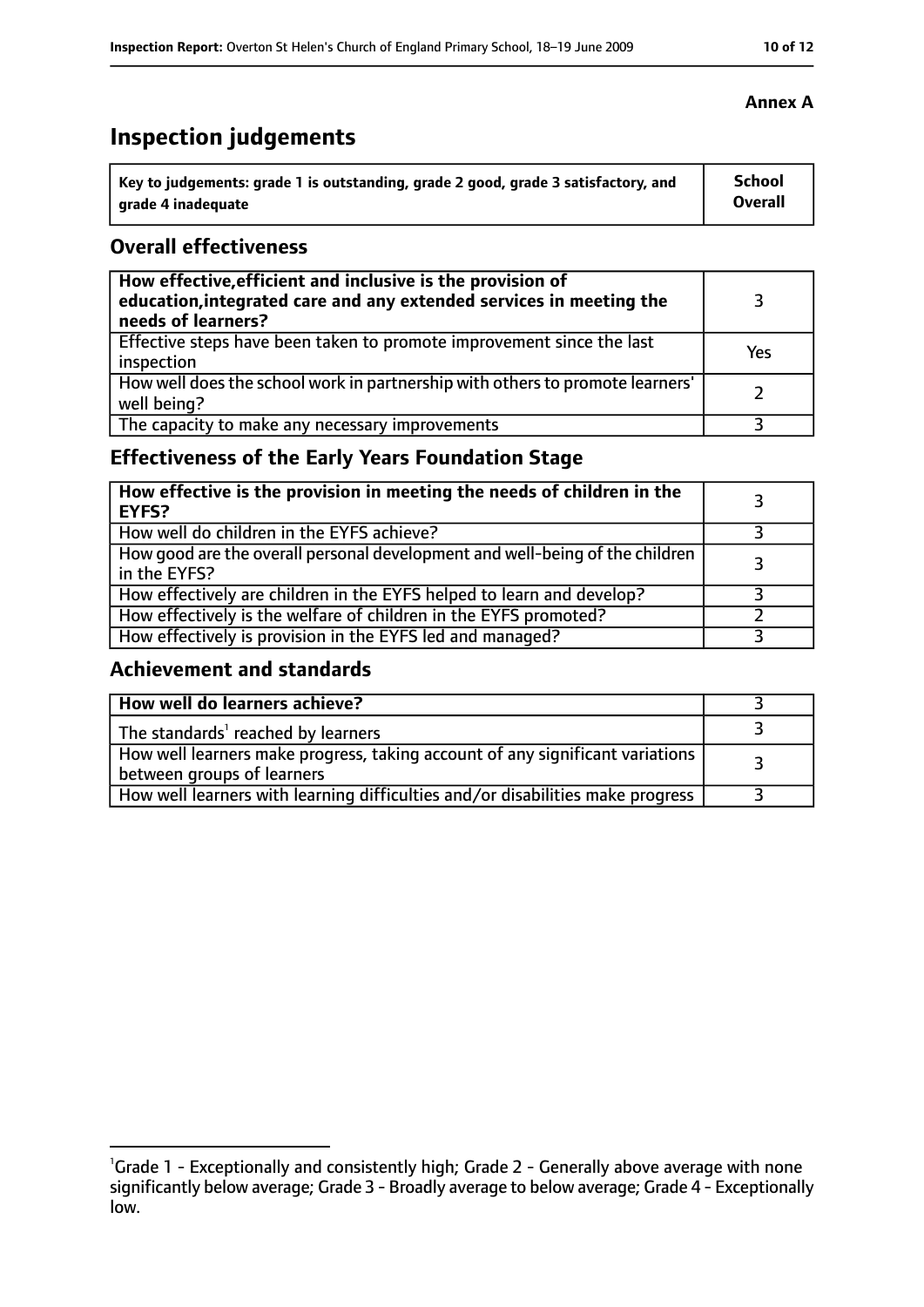# **Personal development and well-being**

| How good are the overall personal development and well-being of the<br>learners?                                 |  |
|------------------------------------------------------------------------------------------------------------------|--|
| The extent of learners' spiritual, moral, social and cultural development                                        |  |
| The extent to which learners adopt healthy lifestyles                                                            |  |
| The extent to which learners adopt safe practices                                                                |  |
| The extent to which learners enjoy their education                                                               |  |
| The attendance of learners                                                                                       |  |
| The behaviour of learners                                                                                        |  |
| The extent to which learners make a positive contribution to the community                                       |  |
| How well learners develop workplace and other skills that will contribute to<br>their future economic well-being |  |

# **The quality of provision**

| $\mid$ How effective are teaching and learning in meeting the full range of<br>  learners' needs?       |  |
|---------------------------------------------------------------------------------------------------------|--|
| How well do the curriculum and other activities meet the range of needs and<br>  interests of learners? |  |
| How well are learners cared for, quided and supported?                                                  |  |

# **Leadership and management**

| How effective are leadership and management in raising achievement<br>and supporting all learners?                                              |     |
|-------------------------------------------------------------------------------------------------------------------------------------------------|-----|
| How effectively leaders and managers at all levels set clear direction leading<br>to improvement and promote high quality of care and education |     |
| How effectively leaders and managers use challenging targets to raise standards                                                                 | 3   |
| The effectiveness of the school's self-evaluation                                                                                               | 3   |
| How well equality of opportunity is promoted and discrimination eliminated                                                                      |     |
| How well does the school contribute to community cohesion?                                                                                      |     |
| How effectively and efficiently resources, including staff, are deployed to<br>achieve value for money                                          | 3   |
| The extent to which governors and other supervisory boards discharge their<br>responsibilities                                                  |     |
| Do procedures for safeguarding learners meet current government<br>requirements?                                                                | Yes |
| Does this school require special measures?                                                                                                      | No  |
| Does this school require a notice to improve?                                                                                                   | No  |